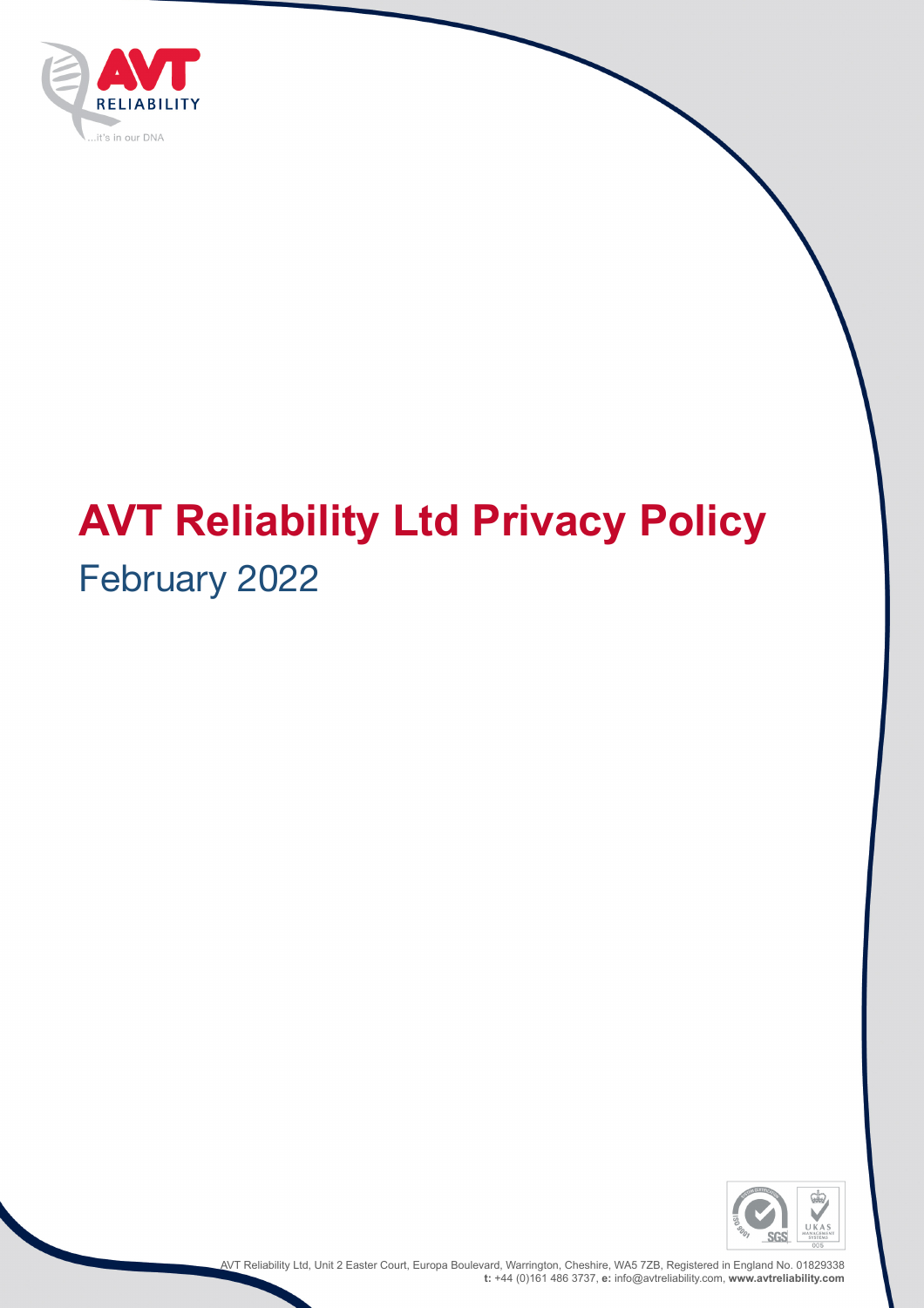This policy is effective for AVT Reliability Ltd (hereinafter, all such companies shall be referred to as "AVT").

# **Introduction**

AVT respects your privacy and is committed to protecting your personal data. This privacy notice will inform you as to how we look after your personal data when you visit our website (regardless of where you visit it from) and tell you about your privacy rights and how the law protects you.

# **1. Important information and who we are**

# Purpose of this privacy notice

This privacy notice aims to give you information on how AVT collects and processes your personal data through your use of this website, including any data you may provide through this website when you sign up to our newsletter, purchase a product or service or take part in a competition.

This website is not intended for children and we do not knowingly collect data relating to children.

It is important that you read this privacy notice together with any other privacy notice or fair processing notice we may provide on specific occasions when we are collecting or processing personal data about you so that you are fully aware of how and why we are using your data. This privacy notice supplements the other notices and is not intended to override them.

#### **Controller**

This privacy notice is issued on behalf of all of the companies within the AVT Reliability Group, so when we mention "AVT", "we", "us" or "our" in this privacy notice, we are referring to the relevant company in the AVT Reliability Group responsible for processing your data. We will let you know which entity will be the controller for your data when you purchase a product or service with us.

If you have any questions about this privacy notice, including any requests please contact us using the details set out below.

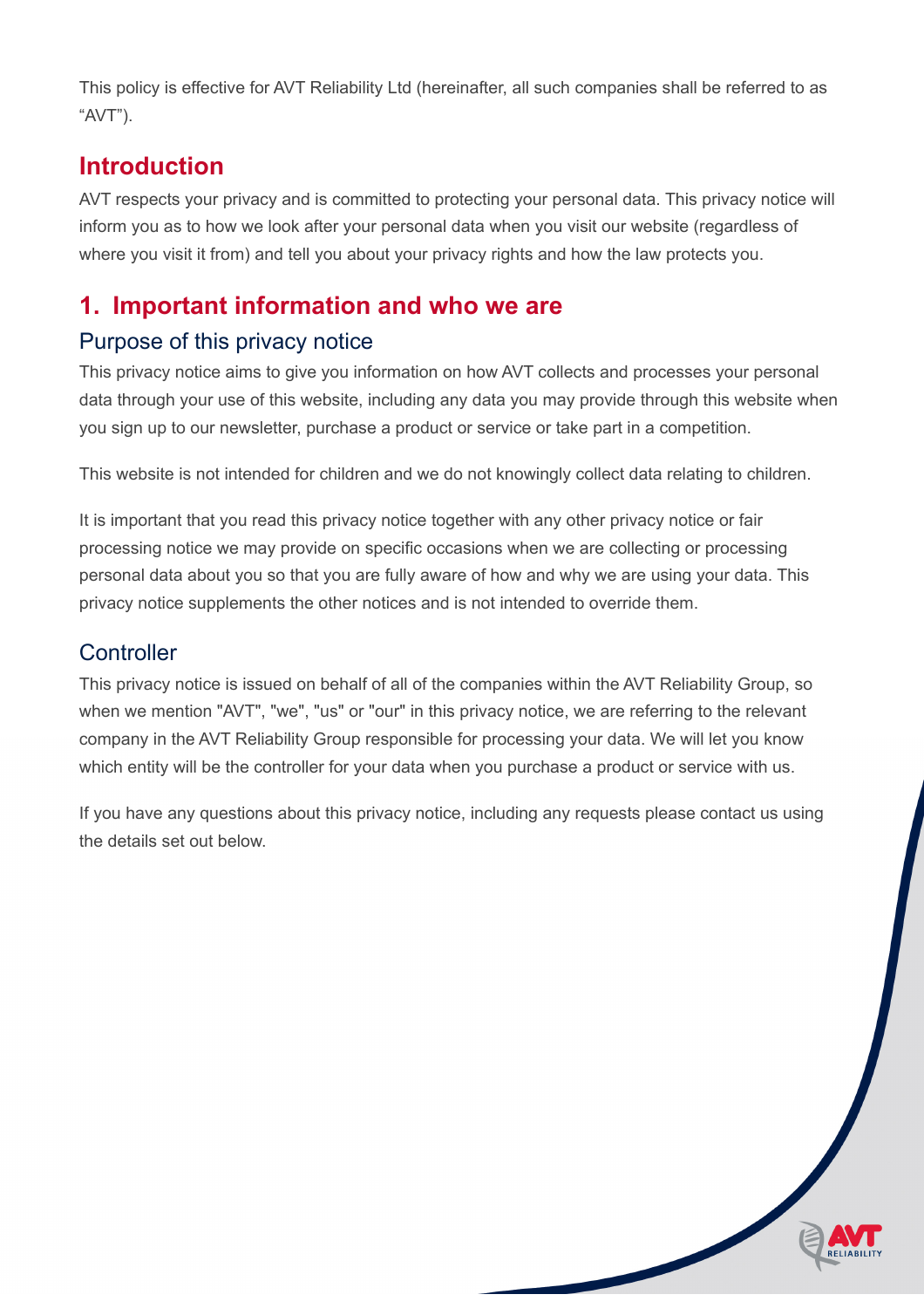## Contact details

Our full details are:

AVT Reliability Ltd, Unit 2 Easter Court, Europa Boulevard, Warrington, Cheshire, WA5 7ZB, Registered in England No. 01829338

**t:** +44 (0)161 486 3737, **e:** info@avtreliability.com,

You have the right to make a complaint at any time to the Information Commissioner's Office (ICO), the UK supervisory authority for data protection issues (*www.ico.org.uk*). We would, however, appreciate the chance to deal with your concerns before you approach the ICO so please contact us in the first instance.

## Changes to the privacy notice and your duty to inform us of changes

This version was last updated on 4th February 2022 and historic versions can be obtained by contacting us.

It is important that the personal data we hold about you is accurate and current. Please keep us informed if your personal data changes during your relationship with us.

## Third-party links

This website may include links to third-party websites, plug-ins and applications. Clicking on those links or enabling those connections may allow third parties to collect or share data about you. We do not control these third-party websites and are not responsible for their privacy statements. When you leave our website, we encourage you to read the privacy notice of every website you visit.

# **2. The data we collect about you**

Personal data, or personal information, means any information about an individual from which that person can be identified. It does not include data where the identity has been removed (anonymous data).

We may collect, use, store and transfer different kinds of personal data about you which we have grouped together follows:

- **Identity Data** includes first name, maiden name, last name, username or similar identifier, marital status, title, date of birth and gender.
- **Contact Data** includes billing address, delivery address, email address and telephone numbers.
- **Financial Data** includes bank account and payment card details.

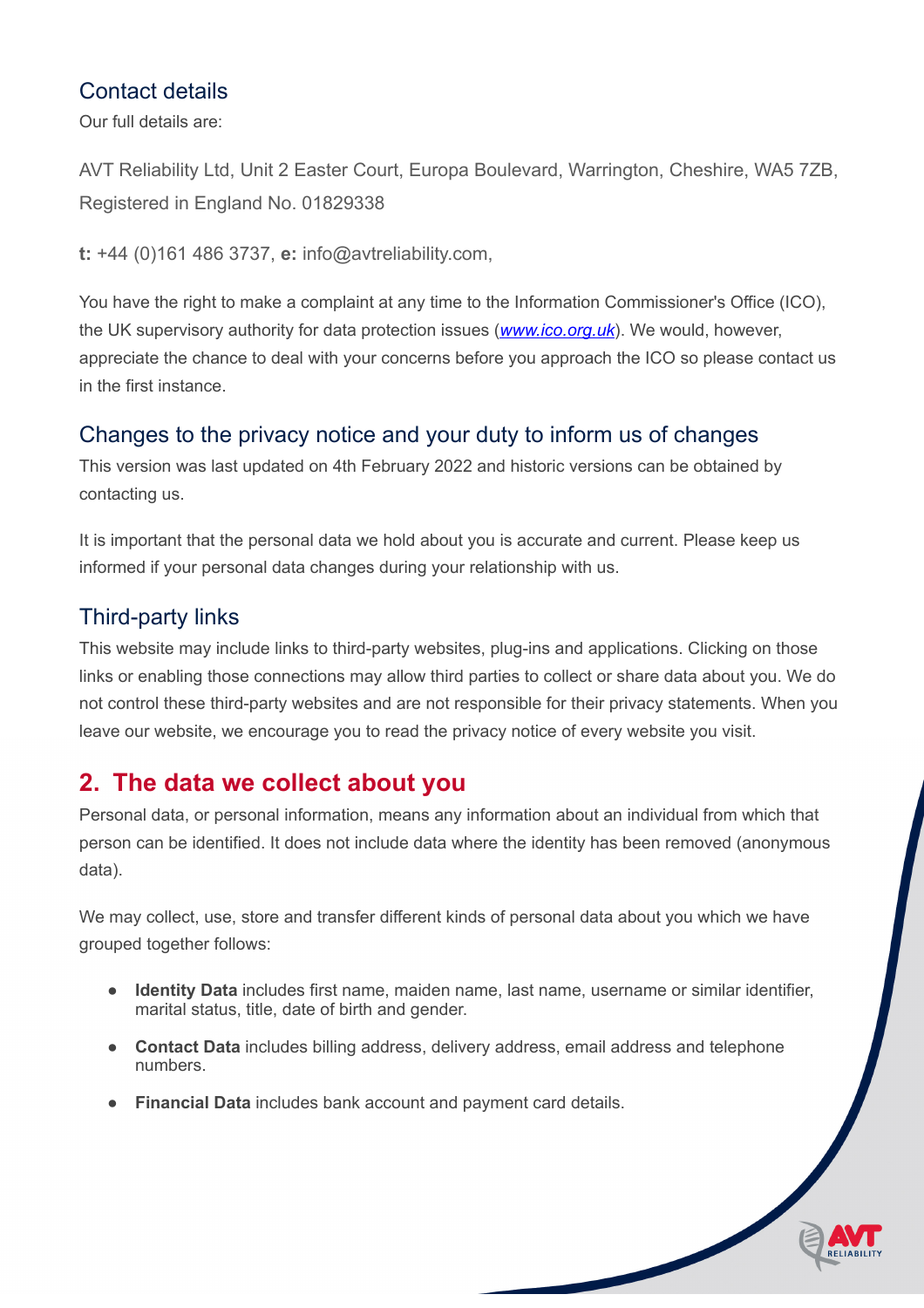- **Transaction Data** includes details about payments to and from you and other details of products and services you have purchased from us.
- **Technical Data** includes internet protocol (IP) address, your login data, browser type and version, time zone setting and location, browser plug-in types and versions, operating system and platform and other technology on the devices you use to access this website.
- **Profile Data** includes your username and password, purchases or orders made by you, your interests, preferences, feedback and survey responses.
- **Usage Data** includes information about how you use our website, products and services.
- **Marketing and Communications Data** includes your preferences in receiving marketing from us and our third parties and your communication preferences.

We also collect, use and share **Aggregated Data** such as statistical or demographic data for any purpose. Aggregated Data may be derived from your personal data but is not considered personal data in law as this data does **not** directly or indirectly reveal your identity. For example, we may aggregate your Usage Data to calculate the percentage of users accessing a specific website feature. However, if we combine or connect Aggregated Data with your personal data so that it can directly or indirectly identify you, we treat the combined data as personal data which will be used in accordance with this privacy notice.

We do not collect any **Special Categories of Personal Data** about you (this includes details about your race or ethnicity, religious or philosophical beliefs, sex life, sexual orientation, political opinions, trade union membership, information about your health and genetic and biometric data). Nor do we collect any information about criminal convictions and offences.

#### If you fail to provide personal data

Where we need to collect personal data by law, or under the terms of a contract we have with you and you fail to provide that data when requested, we may not be able to perform the contract we have or are trying to enter into with you (for example, to provide you with goods or services). In this case, we may have to cancel a product or service you have with us but we will notify you if this is the case at the time.

# **3. How is your personal data collected?**

We use different methods to collect data from and about you including through:

- **Direct interactions.** You may give us your Identity, Contact and Financial Data by filling in forms or by corresponding with us by post, phone, email or otherwise. This includes personal data you provide when you:
	- o apply for our products or services;
	- o create an account on our website;
	- o subscribe to our service or publications;

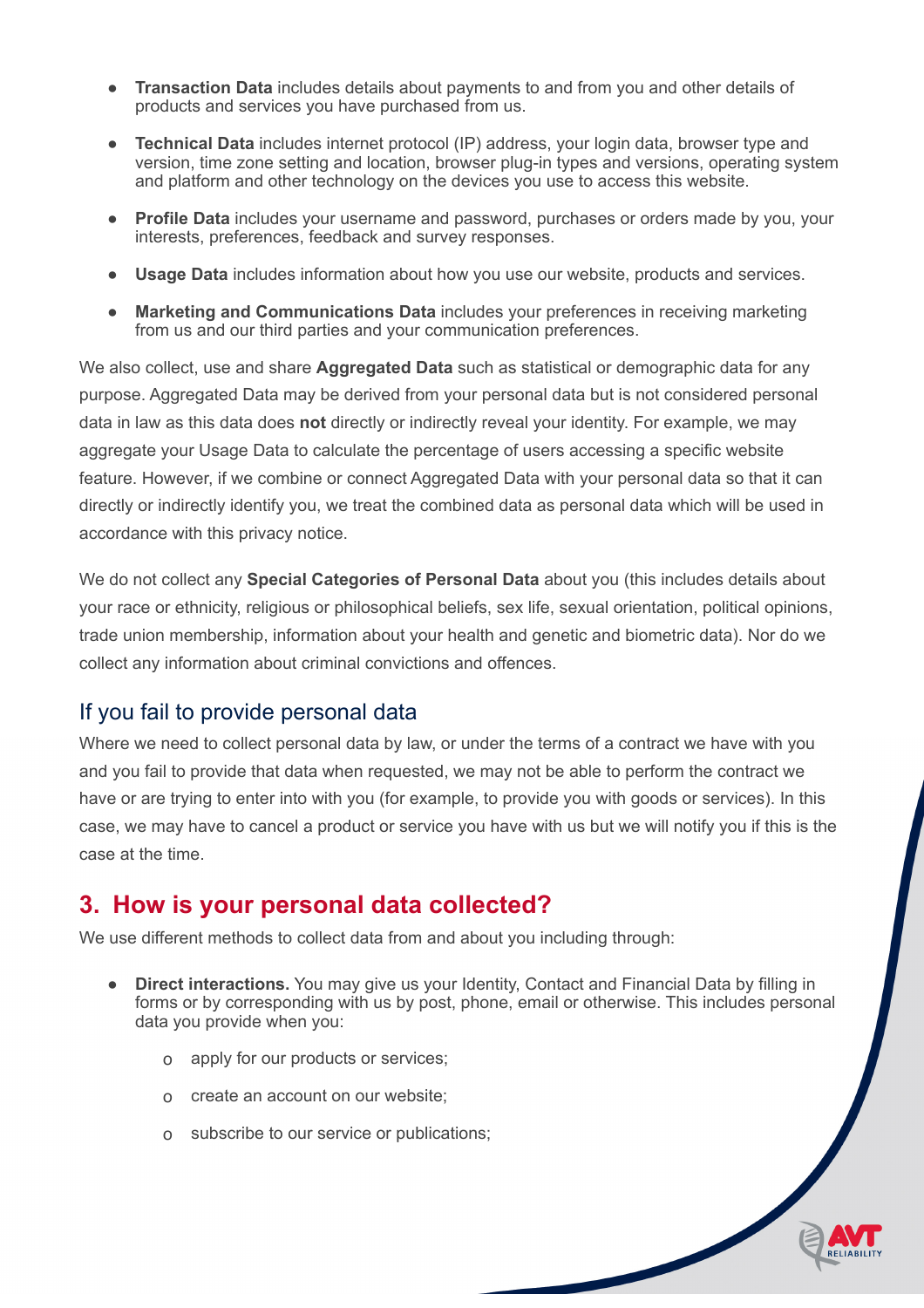- o request marketing to be sent to you;
- o enter a competition, promotion or survey; or
- o give us some feedback.
- **Automated technologies or interactions.** As you interact with our website, we may automatically collect Technical Data about your equipment, browsing actions and patterns. We collect this personal data by using cookies, server logs and other similar technologies. We may also receive Technical Data about you if you visit other websites employing our cookies. Please see our cookie policy for further details.
- **Third parties or publicly available sources.** We may receive personal data about you from various third parties and public sources as set out below:
	- o Technical Data from the following parties:
	- a) analytics providers such as Google based outside the EU;
	- b) advertising networks based inside or outside the EU; and
	- c) search information providers based inside or outside the EU.
- Contact, Financial and Transaction Data from providers of technical, payment and delivery services based inside or outside the EU.
- Identity and Contact Data from data brokers or aggregators based inside or outside the EU.
- Identity and Contact Data from publicly availably sources such as Companies House and the Electoral Register based inside the EU.

# **4. How we use your personal data**

We will only use your personal data when the law allows us to. Most commonly, we will use your personal data in the following circumstances:

- Where we need to perform the contract we are about to enter into or have entered into with you.
- Where it is necessary for our legitimate interests (or those of a third party) and your interests and fundamental rights do not override those interests.
- Where we need to comply with a legal or regulatory obligation.

Generally we do not rely on consent as a legal basis for processing your personal data other than in relation to sending third party direct marketing communications to you via email or text message. You have the right to withdraw consent to marketing at any time by contacting us at dataprotection@aesseal.com

#### Purposes for which we will use your personal data

We have set out below, in a table format, a description of all the ways we plan to use your personal data, and which of the legal bases we rely on to do so. We have also identified what our legitimate interests are where appropriate.

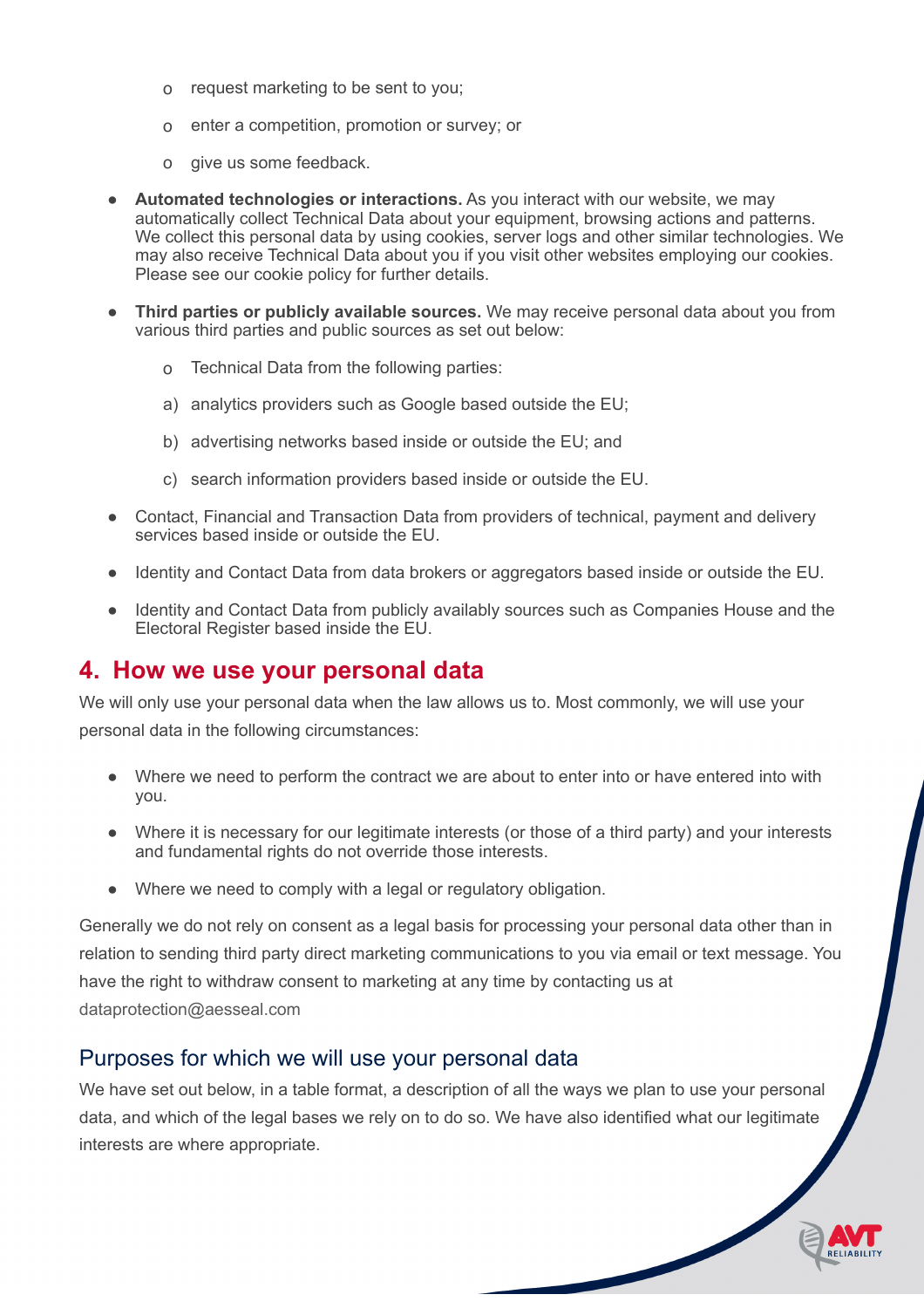Note that we may process your personal data for more than one lawful ground depending on the specific purpose for which we are using your data. Please contact us at dataprotection@aesseal.com if you need details about the specific legal ground we are relying on to process your personal data where more than one ground has been set out in the table below.

| <b>Purpose/Activity</b>                                           | Type of data                        | Lawful basis for processing<br>including basis of legitimate<br>interest   |
|-------------------------------------------------------------------|-------------------------------------|----------------------------------------------------------------------------|
| To register you as a new customer                                 | (a) Identity                        | Performance of a contract with you                                         |
|                                                                   | (b) Contact                         |                                                                            |
| To process and deliver your order                                 | (a) Identity                        | (a) Performance of a contract with                                         |
| including:                                                        | (b) Contact                         | you                                                                        |
| (a) Manage payments, fees and<br>charges                          | (c) Financial                       | (b) Necessary for our legitimate<br>interests (to recover debts due to us) |
| (b) Collect and recover money                                     | (d) Transaction                     |                                                                            |
| owed to us                                                        | (e) Marketing and<br>Communications |                                                                            |
| To manage our relationship with                                   | (a) Identity                        | (a) Performance of a contract with                                         |
| you which will include:                                           | (b) Contact                         | you                                                                        |
| (a) Notifying you about changes to<br>our terms or privacy policy | (c) Profile                         | (b) Necessary to comply with a legal<br>obligation                         |
| (b) Asking you to leave a review or                               | (d) Marketing and                   | (c) Necessary for our legitimate                                           |
| take a survey                                                     | Communications                      | interests (to keep our records                                             |
|                                                                   |                                     | updated and to study how customers                                         |
| To enable you to partake in a prize                               |                                     | use our products/services)<br>(a) Performance of a contract with           |
| draw, competition or complete a                                   | (a) Identity                        | you                                                                        |
| survey                                                            | (b) Contact                         |                                                                            |
|                                                                   | (c) Profile<br>(d) Usage            | (b) Necessary for our legitimate                                           |
|                                                                   |                                     | interests (to study how customers                                          |
|                                                                   |                                     | use our products/services, to develop<br>them and grow our business)       |
|                                                                   | (e) Marketing and                   |                                                                            |
|                                                                   | Communications                      |                                                                            |

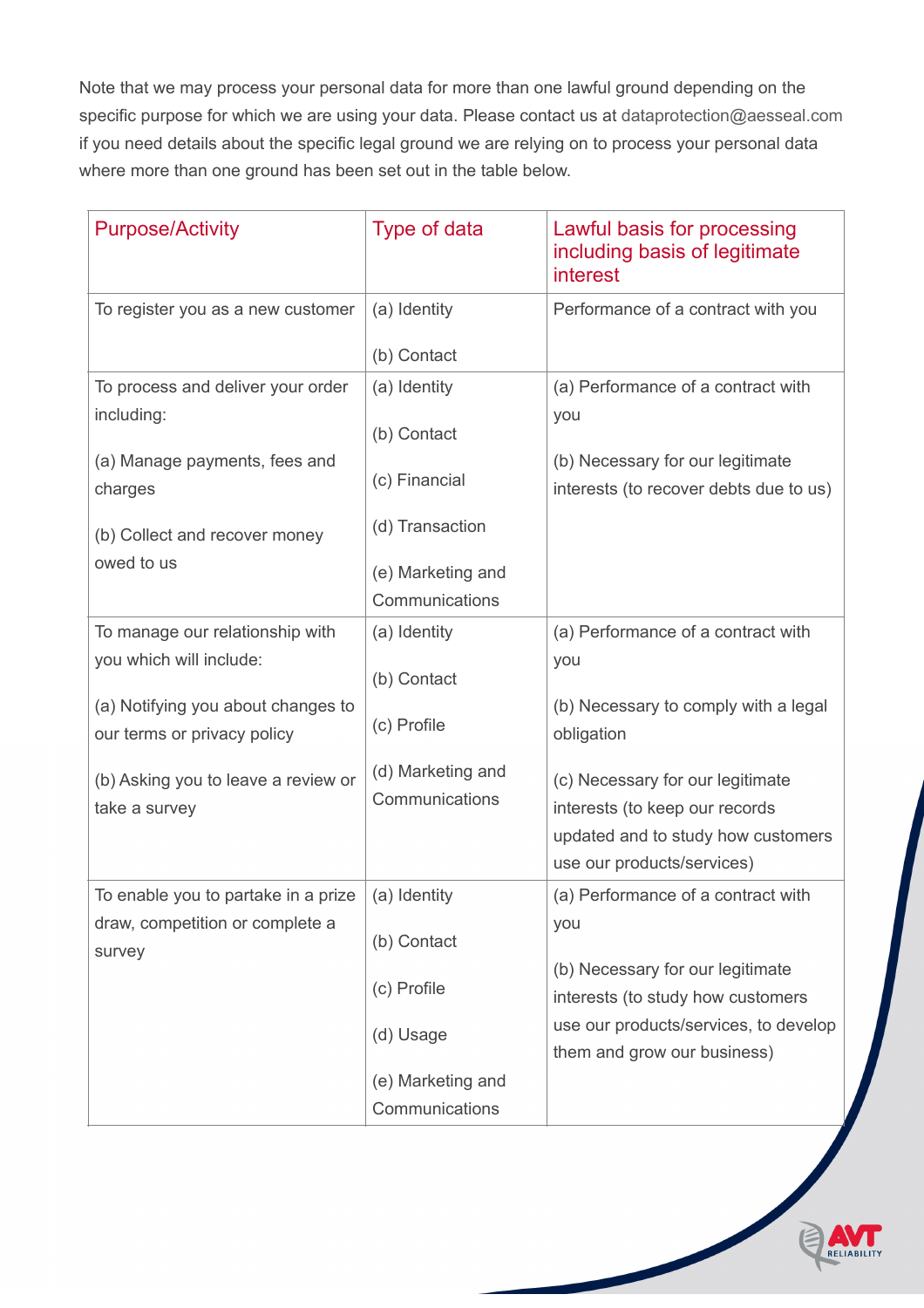| To administer and protect our<br>business and this website<br>(including troubleshooting, data<br>analysis, testing, system<br>maintenance, support, reporting<br>and hosting of data) | (a) Identity<br>(b) Contact<br>(c) Technical                                                                    | (a) Necessary for our legitimate<br>interests (for running our business,<br>provision of administration and IT<br>services, network security, to prevent<br>fraud and in the context of a business<br>reorganisation or group restructuring<br>exercise)<br>(b) Necessary to comply with a legal<br>obligation |
|----------------------------------------------------------------------------------------------------------------------------------------------------------------------------------------|-----------------------------------------------------------------------------------------------------------------|----------------------------------------------------------------------------------------------------------------------------------------------------------------------------------------------------------------------------------------------------------------------------------------------------------------|
| To deliver relevant website content<br>and advertisements to you and<br>measure or understand the<br>effectiveness of the advertising we<br>serve to you                               | (a) Identity<br>(b) Contact<br>(c) Profile<br>(d) Usage<br>(e) Marketing and<br>Communications<br>(f) Technical | Necessary for our legitimate interests<br>(to study how customers use our<br>products/services, to develop them,<br>to grow our business and to inform<br>our marketing strategy)                                                                                                                              |
| To use data analytics to improve<br>our website, products/services,<br>marketing, customer relationships<br>and experiences<br>To make suggestions and                                 | (a) Technical<br>(b) Usage<br>(a) Identity                                                                      | Necessary for our legitimate interests<br>(to define types of customers for our<br>products and services, to keep our<br>website updated and relevant, to<br>develop our business and to inform<br>our marketing strategy)<br>Necessary for our legitimate interests                                           |
| recommendations to you about<br>goods or services that may be of<br>interest to you                                                                                                    | (b) Contact<br>(c) Technical<br>(d) Usage<br>(e) Profile                                                        | (to develop our products/services<br>and grow our business)                                                                                                                                                                                                                                                    |

RELIABILITY

 $\epsilon$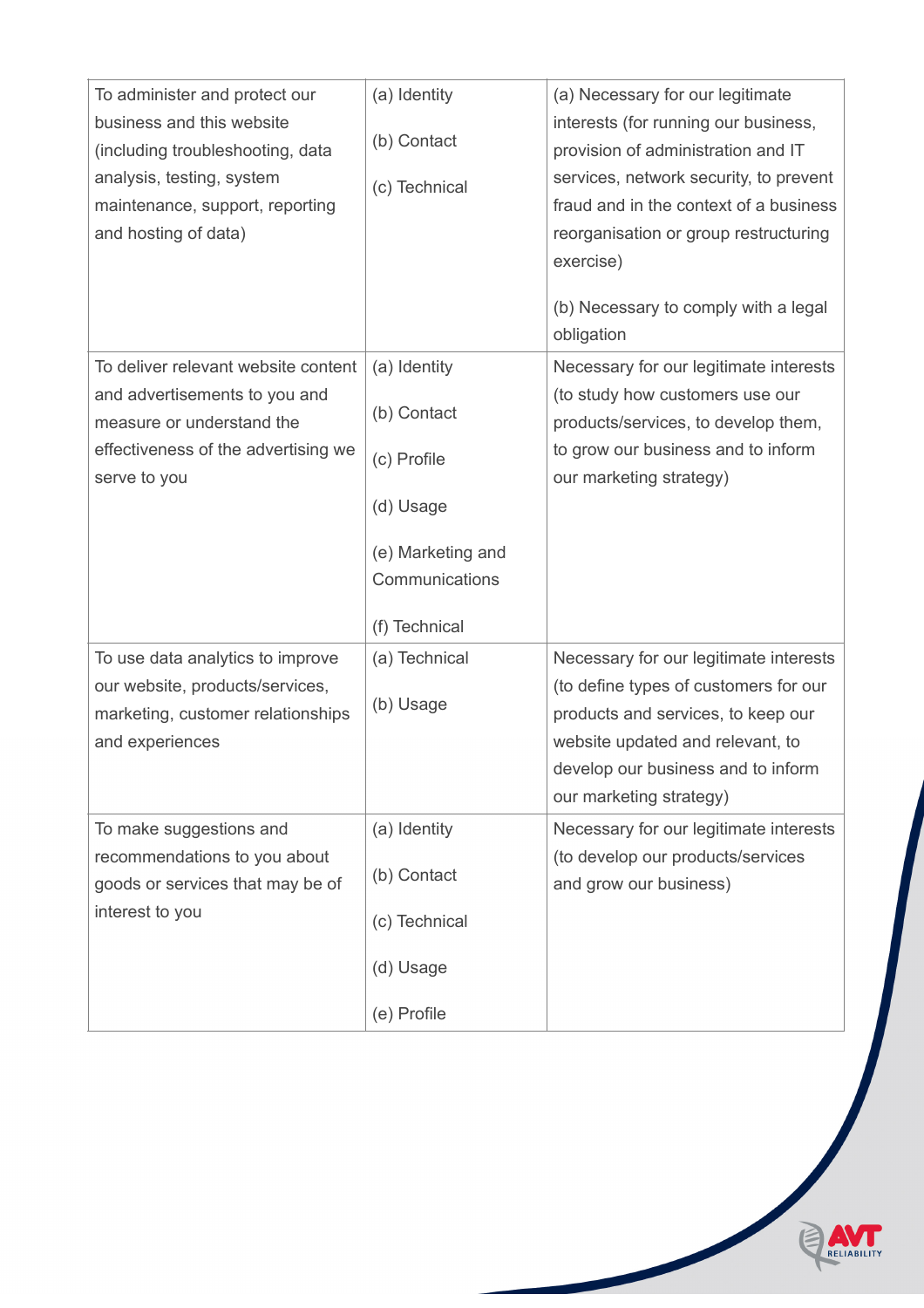# Marketing

We strive to provide you with choices regarding certain personal data uses, particularly around marketing and advertising. We have established the following personal data control mechanisms:

#### Promotional offers from us

We may use your Identity, Contact, Technical, Usage and Profile Data to form a view on what we think you may want or need, or what may be of interest to you. This is how we decide which products, services and offers may be relevant for you (we call this marketing).

You will receive marketing communications from us if you have requested information from us or purchased goods or services from us or if you provided us with your details when you entered a competition or registered for a promotion and, in each case, you have not opted out of receiving that marketing.

## Third-party marketing

We will get your express opt-in consent before we share your personal data with any company outside the AVT Reliability Group of companies for marketing purposes.

# Opting out

You can ask us or third parties to stop sending you marketing messages at any time by following the opt-out links on any marketing message sent to you or by contacting us at any time at dataprotection@aesseal.com

Where you opt out of receiving these marketing messages, this will not apply to personal data provided to us as a result of a product/service purchase, warranty registration, product/service experience or other transactions.

## Cookies

You can set your browser to refuse all or some browser cookies, or to alert you when websites set or access cookies. If you disable or refuse cookies, please note that some parts of this website may become inaccessible or not function properly. For more information about the cookies we use, please see our Cookie Policy.

# Change of purpose

We will only use your personal data for the purposes for which we collected it, unless we reasonably consider that we need to use it for another reason and that reason is compatible with the original purpose. If you wish to get an explanation as to how the processing for the new purpose is compatible with the original purpose, please contact us at dataprotection@aesseal.com

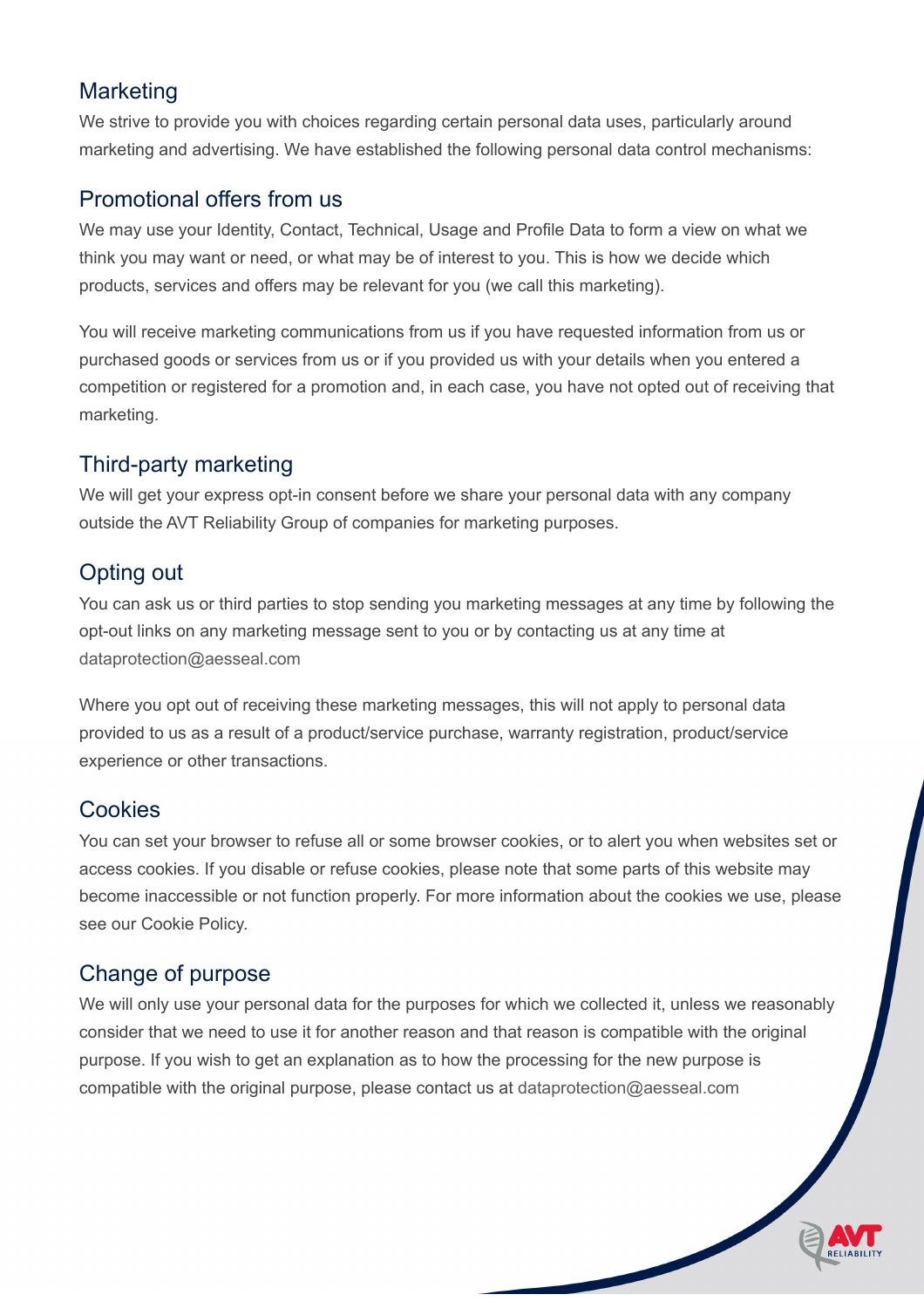If we need to use your personal data for an unrelated purpose, we will notify you and we will explain the legal basis which allows us to do so.

Please note that we may process your personal data without your knowledge or consent, in compliance with the above rules, where this is required or permitted by law.

# **5. Disclosures of your personal data**

We may have to share your personal data with the parties set out below for the purposes set out in the table in paragraph 4 above.

- Internal Third Parties
- **External Third Parties**
- Third parties to whom we may choose to sell, transfer, or merge parts of our business or our assets. Alternatively, we may seek to acquire other businesses or merge with them. If a change happens to our business, then the new owners may use your personal data in the same way as set out in this privacy notice.

We require all third parties to respect the security of your personal data and to treat it in accordance with the law. We do not allow our third-party service providers to use your personal data for their own purposes and only permit them to process your personal data for specified purposes and in accordance with our instructions.

# **6. International transfers**

We do not transfer your personal data outside the European Economic Area (**EEA**).

# **7. Data security**

We have put in place appropriate security measures to prevent your personal data from being accidentally lost, used or accessed in an unauthorised way, altered or disclosed. In addition, we limit access to your personal data to those employees, agents, contractors and other third parties who have a business need to know. They will only process your personal data on our instructions and they are subject to a duty of confidentiality.

We have put in place procedures to deal with any suspected personal data breach and will notify you and any applicable regulator of a breach where we are legally required to do so.

# **8. Data retention**

#### How long will you use my personal data for?

We will only retain your personal data for as long as necessary to fulfil the purposes we collected it for, including for the purposes of satisfying any legal, accounting, or reporting requirements.

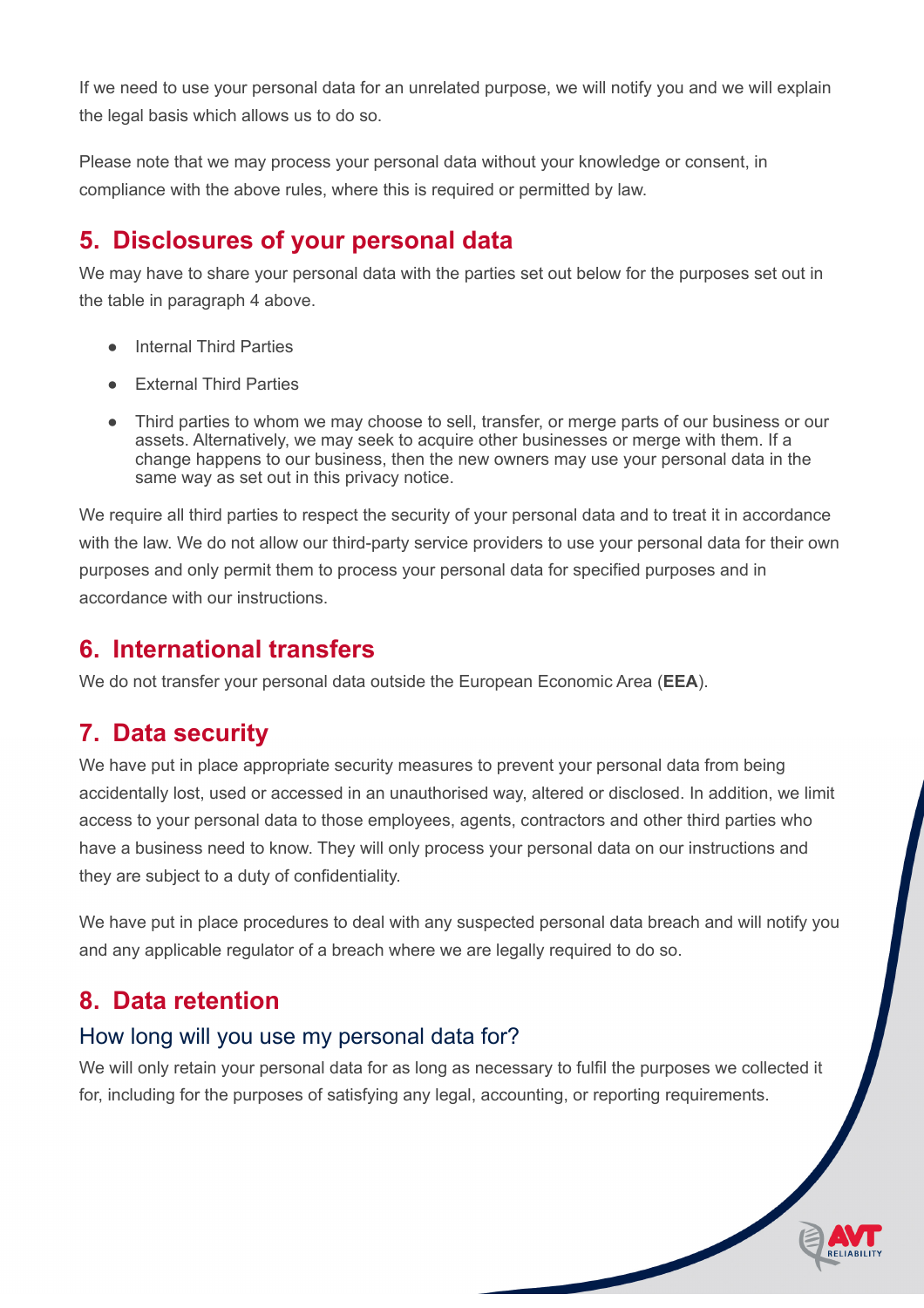To determine the appropriate retention period for personal data, we consider the amount, nature, and sensitivity of the personal data, the potential risk of harm from unauthorised use or disclosure of your personal data, the purposes for which we process your personal data and whether we can achieve those purposes through other means, and the applicable legal requirements.

Details of retention periods for different aspects of your personal data are available in our retention policy which you can request from us by contacting us at dataprotection@aesseal.com

# **9. Your legal rights**

Under certain circumstances, you have rights under data protection laws in relation to your personal data.

- *Request access to your personal data.*
- *Request correction of your personal data.*
- *Request erasure of your personal data.*
- *Object to processing of your personal data.*
- *Request restriction of processing your personal data.*
- *Request transfer of your personal data.*
- *Right to withdraw consent.*

If you wish to exercise any of the rights set out above, please contact us at dataprotection@aesseal.com

## No fee usually required

You will not have to pay a fee to access your personal data (or to exercise any of the other rights). However, we may charge a reasonable fee if your request is clearly unfounded, repetitive or excessive. Alternatively, we may refuse to comply with your request in these circumstances.

#### What we may need from you

We may need to request specific information from you to help us confirm your identity and ensure your right to access your personal data (or to exercise any of your other rights). This is a security measure to ensure that personal data is not disclosed to any person who has no right to receive it. We may also contact you to ask you for further information in relation to your request to speed up our response.

## Time limit to respond

We try to respond to all legitimate requests within one month. Occasionally it may take us longer than a month if your request is particularly complex or you have made a number of requests. In this case, we will notify you and keep you updated.

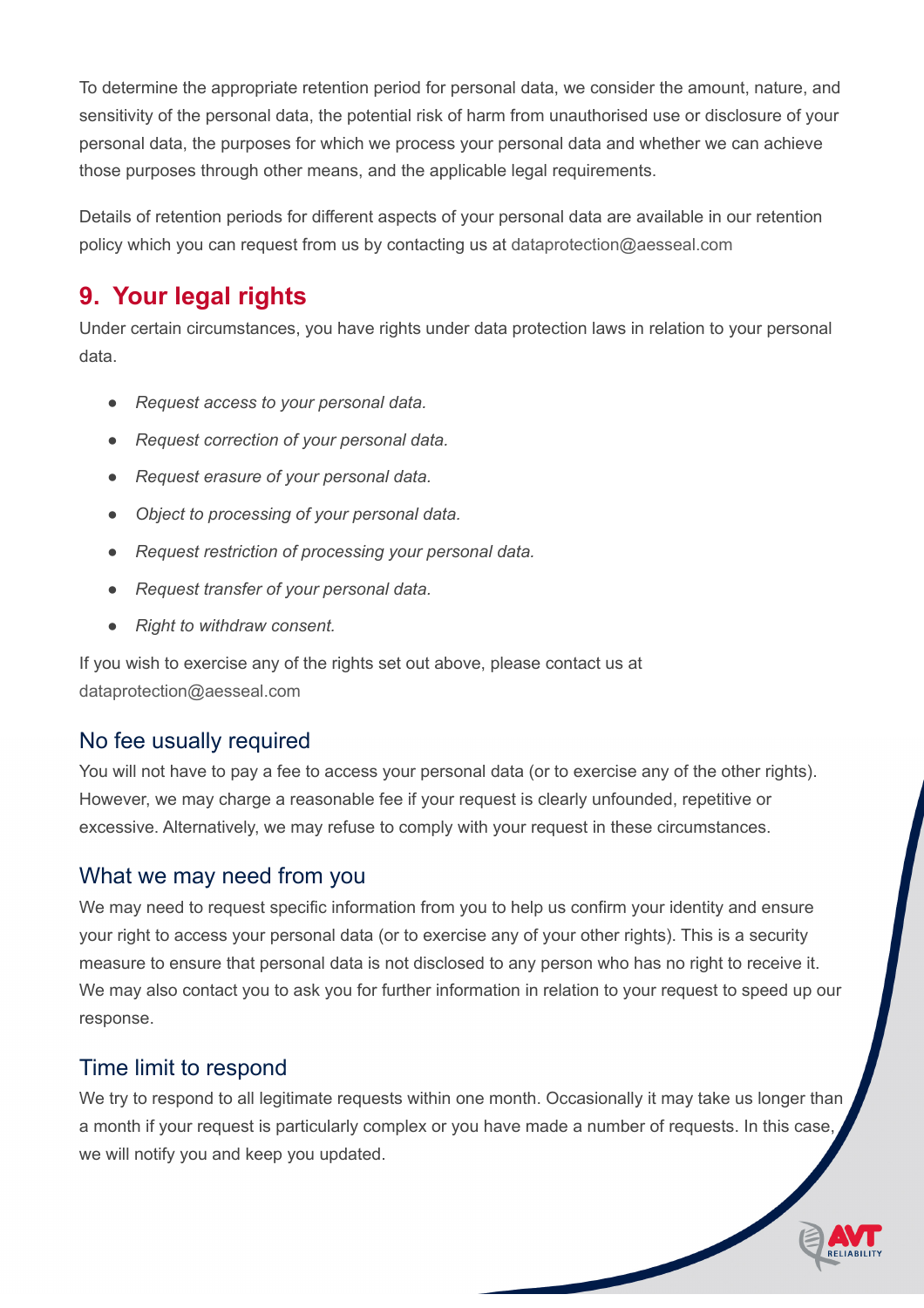# **10.Glossary** LAWFUL BASIS

**Legitimate Interest** means the interest of our business in conducting and managing our business to enable us to give you the best service/product and the best and most secure experience. We make sure we consider and balance any potential impact on you (both positive and negative) and your rights before we process your personal data for our legitimate interests. We do not use your personal data for activities where our interests are overridden by the impact on you (unless we have your consent or are otherwise required or permitted to by law). You can obtain further information about how we assess our legitimate interests against any potential impact on you in respect of specific activities by contacting us at dataprotection@aesseal.com

**Performance of Contract** means processing your data where it is necessary for the performance of a contract to which you are a party or to take steps at your request before entering into such a contract.

**Comply with a legal or regulatory obligation** means processing your personal data where it is necessary for compliance with a legal or regulatory obligation that we are subject to.

# THIRD PARTIES

#### Internal Third Parties

Other companies within the AVT Reliability Group who provide IT and system administration services and undertake leadership reporting.

#### External Third Parties

- Service providers acting as processors who provide IT and system administration services.
- Professional advisers acting as processors or joint controllers including lawyers, bankers, auditors and insurers who provide consultancy, banking, legal, insurance and accounting services.
- HM Revenue & Customs, regulators and other authorities acting as processors or joint controllers based in the United Kingdom who require reporting of processing activities in certain circumstances.

## YOUR LEGAL RIGHTS

You have the right to:

**Request access** to your personal data (commonly known as a "data subject access request"). This enables you to receive a copy of the personal data we hold about you and to check that we are lawfully processing it.